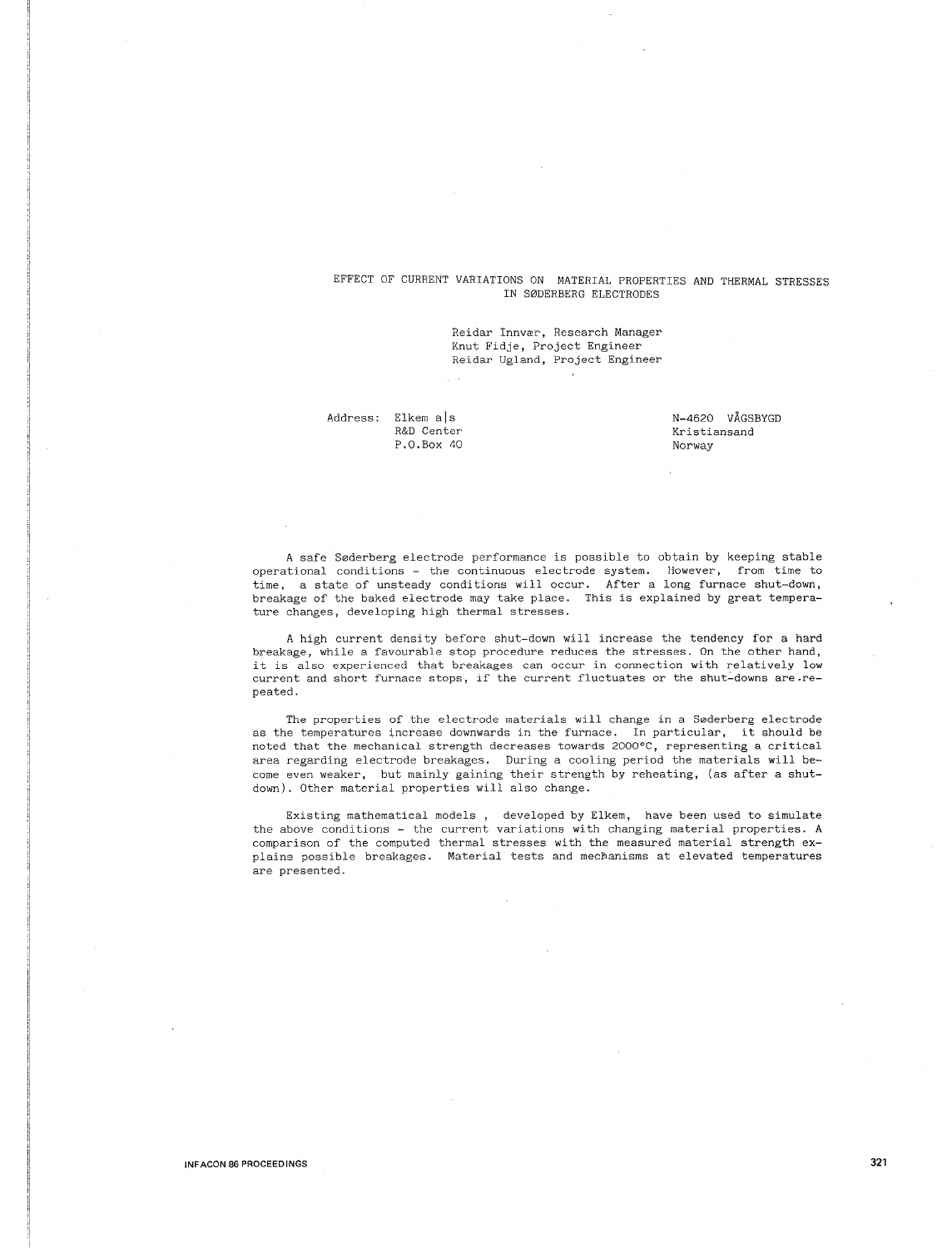## INTRODUCTION

The purpose of the Søderberg electrode system is to conduct high electric current into reduction furnaces. It should, however, be noted that the current is also determining the "electrode pro $duction"$  itself - the self-baking electrode - as well as the success of electrode operation.

Experience with Søderberg electrodes shows that optimal performance is obtained by keeping **constant conditions within recommended specifica**tions. The continuous electrode system should be aimed at by:

- charging a proper carbon paste at short time **intervals**
- using a reliable design and equipment
- maintaining stable operational conditions

The latter includes electrodes with constant current load, an advantage for the operation of the smelting furnace as well as the electrode itself.

**This paper summarizes our opinion concerning**  the importance of a continuous electrode operation. However, since this is impossible in reality, the present work concentrates on the effect of **current variations in regard to electrode perform**ance and not that of the smelting process. The **electrode current, a very important parameter,**  will strongly affect the electrode temperatures, thermal stresses and material properties. The work is based on:

- Theoretical studies mainly the application of mathematical models developed for the Søderberg electrodes. These are simulating variations in **the electrode current, while electrode paste**  and equipment are considered to be of a good and constant quality. Thermal stresses are calculated in an electrode of diameter 1.7 meter in an open furnace used for the production of ferrosilicon.
- Laboratory measurements which have been carried out on carbon materials for the determination of the material strength and other properties as a function of temperature. The tests **have been performed at temperatures up to**  2000°c.

ELECTRODE PARAMETERS

Some comments about the main electrode parameters, important for a continuous operation, are valuable in order to get a better understanding of the complex electrode system:

- The current enters the electrode casing from the contact clamps and is further distributed to the carbon materials. Furnace shut-downs or other changes in electrode current develop unwanted temperature gradients and corresponding **thermal stresses, which may lead to cracks in**  the baked electrode materials. This may occur quite frequently, making "hard breakages" the most common electrode problem in many furnaces. Current variations will also strongly influence the very important baking process. More details **about the importance of electrode current are**  followed up in this paper.
- The slipping rate is another extremely important electrode parameter, which is closely connected with electrode consumption. The baking of paste in the holder region should be a constant process in order to take care of material shrinkage/expansion, as well as gas evolution and diffusion from the paste binder. In this way, the baked electrode should obtain a **good tjuality. A slipping in small increments is**  necessary in order to avoid "soft breakages" in the paste, often the most serious type of electrode problems. This may be the case if the slipping rate is relatively high when compared to current/heat generation. A possible long **slipping of the electrode, for example 1 to 2**

**meters, results in a poor carbon quality owing to**  the discontinuous baking process.

- The electrode movement in the furnace is performed in relation to the slipping rate, although it is also adjusted in accordance with the position of the electrode tip and the metallurgical conditions in the furnace process **zone. Normally, the movement will have consi**derably less effect than reasonable changes in **current and slipping.**
- The steel casings in the upper part of the electrode should be properly welded together. In order to maintain a continuous electrode column, the fins in the casing sections should **also be welded in the joints, without fin over**lapping.
- The softening of carbon paste depends on temperature and pressure. A regular charging at least once a day - should be the rule. Local overheating of the soft paste should be avoided. It is important to maintain the original grain composition of the soft paste. Segregated materials may give problems during the baking and result in an inferior quality of the **baked electrode.**

Other factors affecting electrode operation are dependent on the design and construction of the electrode itself, as well as the electrode installation/position in the furnace pot. Axisym**metrical conditions will normally not occur due to**  the following items: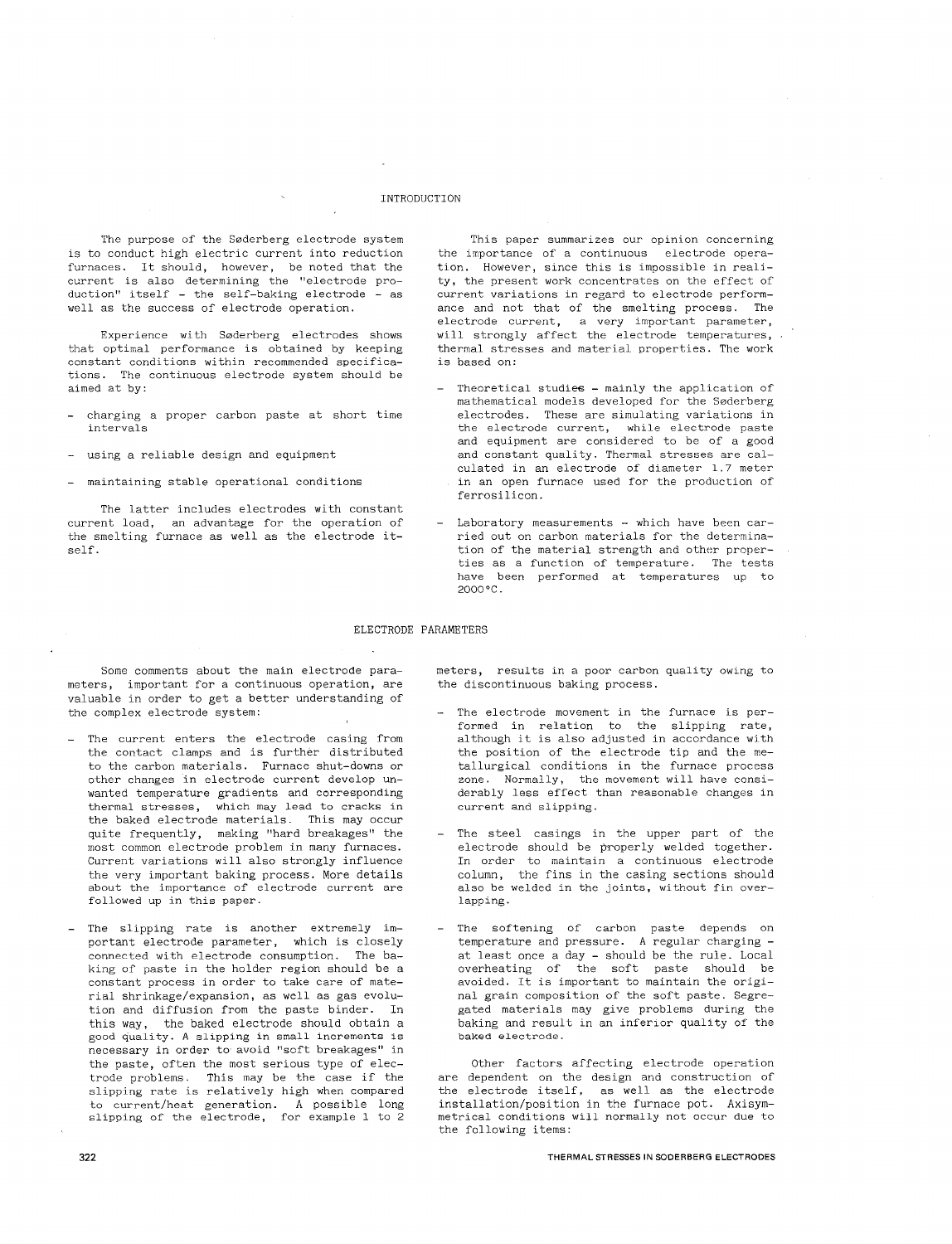- The electrode holder is a complex construction of electrical and mechanical components. The current from the transformers should be evenly distributed to the contact clamps and a correct contact pressure on the clamps will control the electrical resistance between clamps and casing. Both of the factors are important for heat dissipation in the holder area.
- The adjacent electrodes will normally influence the temperature surroundings of an electrode and give a hotter material towards the furnace center.
- The current is conducted in the copper bus tubes from the transformers to the contact clamps in the holder region. Current then passes into the electrode itself via the steel casing and fins, and gradually transforms the carbon into an electrical conductor of high strength. The purpose of the electrode, to conduct a large amount of current into the process zone, is thus possible.

Firstly, Fig. 1 illustrates the current **transfer from the contact clamps to the casing.**  The "electrode current" curve indicates that during the current transfer the main part enters the electrode from the lower part of the clamps. A "normal", relatively low contact resistance is used. The linear values vary from  $2.9 \cdot 10^{-4}$  to used. The linear values vary from  $2.9 \cdot 10$ <br>1.6  $\cdot$  10<sup>-5</sup> ohm m<sup>2</sup> at the top and the lower h ohm m<sup>2</sup> at the top and the lower holder end, respectively. Higher values give a more even current distribution.



Fig. 1. Current transfer and distribution in the **holder region.** 

INFACON 86 PROCEEDINGS

The proximity effect is a similar distortion of the electrode current, while the skin effect, **the concentration of electric current near to**  the surface, will be significant in large electrodes, but in the radial direction only.

The described parameters are all connected, or will influence each other in **one way or**  another. This should be kept in mind even if this paper comprises the electrode current only.

## ELECTRODE CURRENT

Fig. 1 also shows current distribution in the holder region and further down in the electrode. The amount of current conducted by the outer steel casing, until the steel burns away, is indicated. Furthermore, the current in the electrode cross**section consisting of the steel fins and adjacent**  carbon, as well as the current conducted by the carbon alone, is illustrated. When the steel has disappeared completely, the carbon will conduct all the current. The results are drawn from calcu**lations using a two-dimensional electrode model**   $(1)$ . In addition to contact resistance, the distribution depends on the current load. elecdistribution depends on the current load, trode temperatures and material properties (casing design, paste quality).

In order to optimize the furnace production, a highest possible current load, limited by the transformer capacity only, is desirable and often used. However, the electrode itself and the electrode equipment also have limits:

- A higher current load will increase heat gene**ration, temperatures, and the tendency for**  thermal stresses during furnace shut-downs.
- By increasing the current (and surrounding tem**peratures), the load on electrode equipment,**  such as bus tubes and holder components, will be higher. There will be an increasing tendency for critical shut-downs, in many cases combined with water leakages.

Recommended ranges for the current capacity of S0derberg electrodes are given in order to  $secure$  a safe operation. Normally, the production of FeSi and CaC<sub>2</sub> will require the highest load.<br>For an electrode diameter of 1.7 meter, Elkem will normally recommend up to 130 kA (current density 5.7 A/cm'). Nevertheless, electrodes may even be operated above this range. During continuous operation - steady state - such a high load will normally not cause any problems, but during shutdowns high thermal stresses may occur. These **conditions will be discussed.** 

When electrode current is varied, the following important aspect should be kept in mind. The electric resistance (R) in an electrode may be regarded more or less constant, and the heat generation (W) will be proportional to the square of the electrode current  $(I)$ , i.e.  $W = RI^2$ . This **means that when operating with a normal current**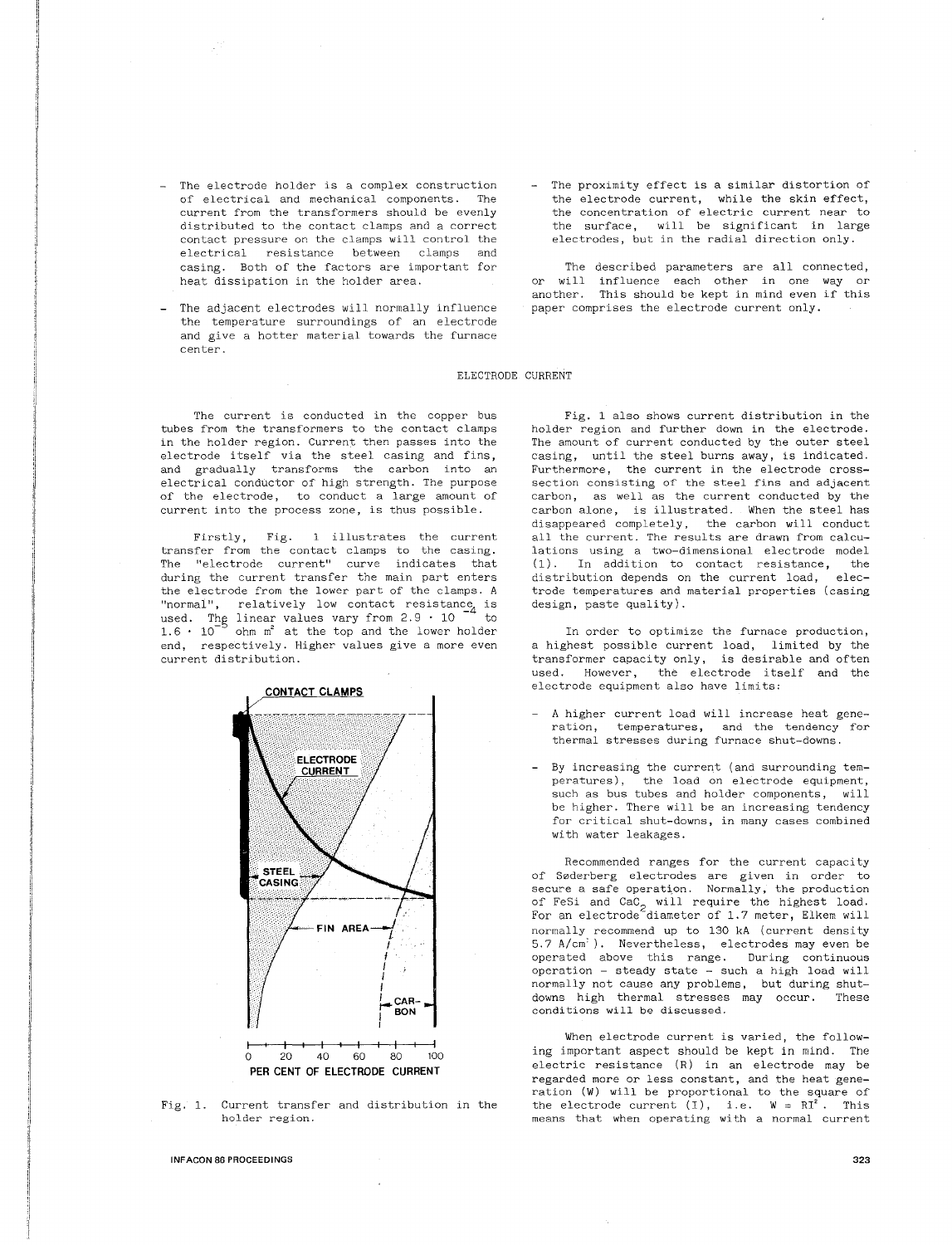**load, any relatively small current fluctuations**  will have a considerable effect on the heat conditions in the electrode. Compared with this heat, operating with low current values in connection with shut-downs will have minor influence, even **during considerably current variations.** 

The importance of current on the whole electrode performance will be discussed below. Firstly, heat balances for the electrode at various levels of the current will be shown. These are closely related to temperature distributions, which again will influence the material quality and the thermal stresses.

To acquire information about the current paths in an electrode system is important. However, a complete distribution of alternating current in an operating electrode is impossible to measure. Temperature recording is easier, even at relatively high temperatures. Recorded data have been used to verify computations with electrode

models, which are very important tools in electrode studies. The following models developed for the S0derberg electrode have been used in this report:

- Two-dimensional static model, ELKEM X, mainly for calculating current and temperature distribution (1).
- Three-dimensional static model, ELKEM 3X, for calculating current and temperature distribution (2).
- Two-dimensional dynamic model, ELKEM D, for calculating temperatures when the electrode **parameters are varied as a function of time.**  .<br>Transient current conditions are simulated (3).
- Two-dimensional strength model, ELKEM T, for calculating thermal stresses in the baked electrode in accordance with temperatures from the dynamic computations (4).

### HEAT BALANCES / TEMPERATURE DISTRIBUTIONS

Fig. 2 shows the heat balances of an electrode computed with the ELKEM X model. The normal current for a 1.7 meter diameter electrode is, in Case A, 130 kA. In two other calculations the current is changed to 100 kA and 150 kA. The current is the only change of input data from one case to the next.



Fig. 2. Heat balances and temperature distribution. Case A 130 kA, Case B 100 kA, Case C 150 kA.

In the calculations the electrode is divided into several zones; in these three cases four zones in the longitudinal direction (which are again divided into smaller computational points). The zones depend primarily on the boundary conditions. The following comments can be made:

- The electric current generates the major part of the energy, which takes place in the holder region and downwards in the electrode. Totally, the current in Case A generates as much as 884 kW inside the electrode, plus another 375 kW owing to the contact resistance between the contact clamps and the electrode. The latter is, however, immediately absorbed by the watercooled clamps and is not included in the **balance.** A change in the current supply will strongly influence the amount of generated heat, as seen by comparison of the three cases in the figure.
- The heat consumed in the electrode is also presented in Fig. 2. The amount necessary for heating the electrode materials is relatively<br>small. The minimal part required to heat and The minimal part required to heat and melt the charged paste is transferred from the **surroundings.**
- The vertical heat flow is also small, as demonstrated by the calculations. Its maximum value is reached at the lower end of the clamps.
- **The radial heat flow is therefore a consider**able contribution to balance with the heat generation. This heat leaves the electrode surface mainly by radiation to the charged materials or into the air.

The heat balance for an electrode **is,**  as shown, for the most part determined by the **electrode current. A more direct demonstration of**  the current effect can be performed by using the temperature profiles. A good electrode performance<br>can only be obtained if the temperature can only be obtained if distribution is under control.

Fig. 2 includes a simplified temperature distribution for Case A with 130 kA. Fig. 3 focuses on the effect of current variations on the tempe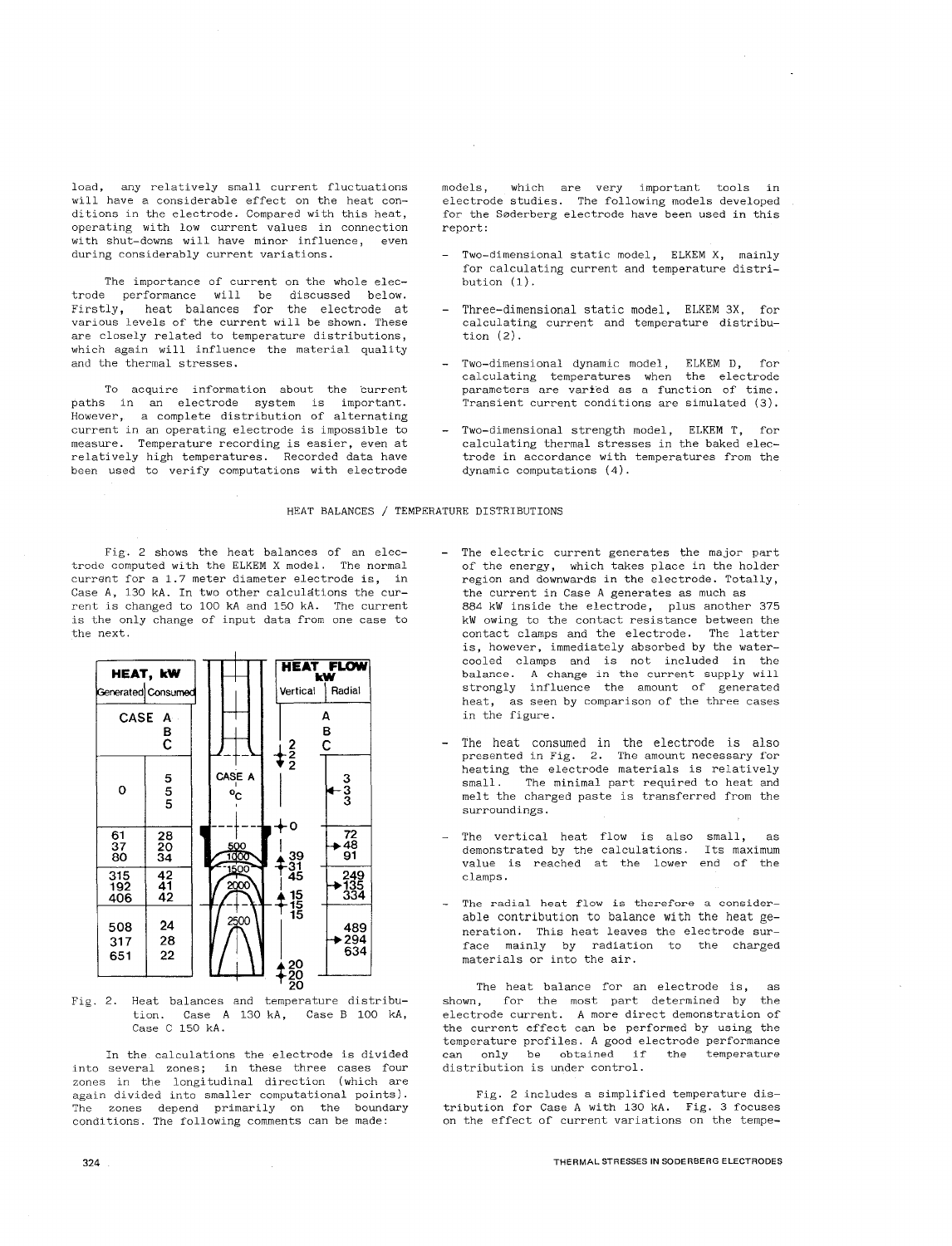ratures in the holder region of the same electrode. The results correspond to the determination of the heat balances. By normal operational conditions, with 130 kA as input, the baking zone - defined as the 500°C isotherm - is stabilized within the lower part of the holder.



Fig. 3. Baking zone position. Case A 130 kA, Case B 100 kA, Case C 150 kA

An increase of the current to 150 kA (Case C) will raise the profile somewhat, especially towards the center, but operation under these conditions is possible. (On the other hand, a high current load will normally require a higher slipping rate and in this way lower the position of the baking zone.)

A reduction of the current to 100 kA (Case B) will lower the baking zone, as shown in Fig. 3. The computed temperatures are considered to be more critical. Use of a lower current load should therefore be followed up by a reduced slipping rate to avoid soft breakage. (However, if the current is reduced until the steel casing has the capacity to conduct all the current, the electrode can be operated with a baking zone below the holder.)

The calculations of current and temperature distributions have been repeated using the three dimensional model ELKEM 3X. Fig. 4 shows crosssections of an electrode segment. The geometry covers 1/8 of the electrode cross-section with 2 x *Y,* contact clamps, included 2 bus tubes. Each tube conducts 8.125 kA of the electrode current, as before, a total of 130 kA (Case A). The slipping rate is 0.6 meter/24 h, also as before. The segment is divided into 2310 computational points. The maximum number of gridpoints (3696 in the ELKEM 3X model) and the computer costs explain the relatively simple geometry.

The cross-sectional area selected in Fig. 4 is 0.2 meter above the lower end of the contact clamps. The temperature profiles illustrate conditions during baking where the fins are active conductors of heat and current. The 500°C isotherm requires special attention in this connection, and the effect of current variations are clearly de-



Fig. 4. Temperature distribution in electrode cross-sections. Case A 130 kA, Case B 100 kA, Case C 150 kA.

#### MATERIAL CHANGES WITH TEMPERATURES

The baking process, where the electrode is **"produced", is, as already pointed out, closely** 

connected to the temperatures in the holder **region. In this process, the carbon materials are** 

#### **\NFACON 86 PROCEEDINGS**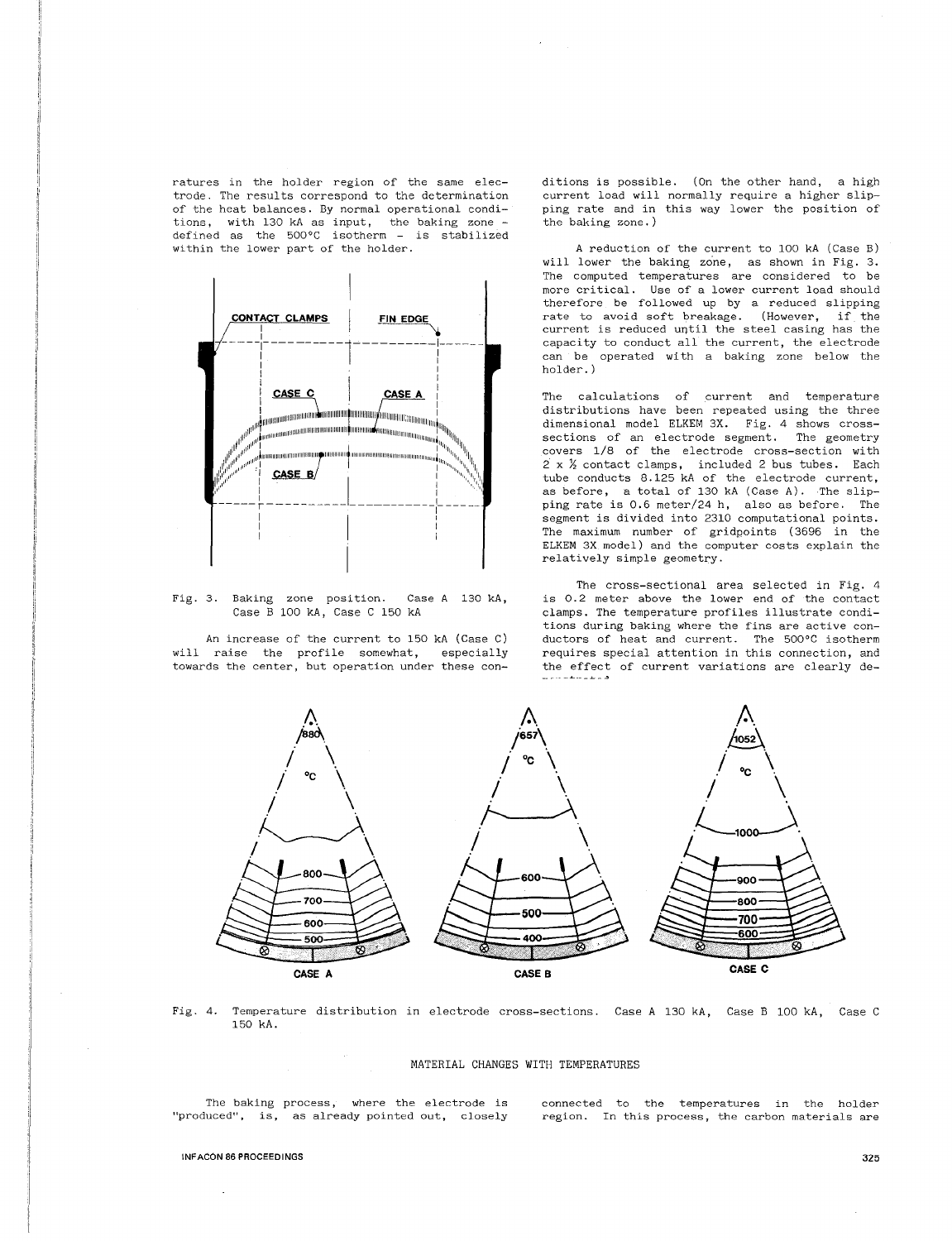drastically changed, volatile matters are evolved and the paste is transformed to a material of high strength at temperatures of 400°C to 500°C. The volatiles pass downwards in the electrode and are cracked into carbon and hydrogen. The deposited carbon improves the strength.

After the baking, the materials will shrink at temperatures up to 800°C to 1000°C. At higher temperatures the electrode carbon will expand according to the curves in Fig. 5. It is very important for a proper electrode production in the holder region to have these conditions controlled and stabilized. The position of the baking zone, its connection to current variations and the importance of a safe slipping have been discussed.

However, the shape of the zone is also important in regard to material quality. Fig. 3 indicates that normal electrode conditions and a baking zone highest in the electrode center is advantageous for the shrinkage conditions. Regarding thermal stresses, it is also deemed favourable that the isotherms are of approximately the same shape in the holder region as further down in the electrode. A very high position of the zone, as the operation with 150 kA, may, on the other hand be a disadvantage owing to a very hot electrode. In the last case with 100 kA, the shape of the baking zone is somewhat different, but it should not cause any problems regarding the baked materials. However, if the low current is combined with a high slipping rate, the baking zone will be even lower towards the electrode center. The paste shrinkage will take place in various directions, creating abnormal stresses in the materials.

If the current fluctuates considerably, as in the examples (between 100 and 150 kA), and within relatively short time intervals (up to one day), the shape of the baking zone will move accordingly. This is expected to have a strong influence on



Fig. 5. Dilatation of electrode carbon as a function of temperature.

the quality of the baked carbon materials, again due to the shrinkage in various directions and crack formation.

The solid part of the electrode attains increasingly high temperatures downwards, as illustrated in Fig. 2. Thermal stresses are set up, but in our opinion, during the slow descent these stresses are to a large extent released by structural changes, or it is assumed that during steady state operation the time should be sufficient enough to give a good relaxation of the stresses. It is known that stresses during normal operation very seldom cause breakages.

### MATERIAL STRENGTH DURING HEAT CYCLING

The high temperature strength of carbon materials is an important property in order to prevent electrode breakages. The strength is, as for other material properties, temperature dependent. In addition to the actual temperatures, the property also depends on a possible previous heat-treatment to higher temperatures.

In order to achieve reliable measurements of the mechanical properties of electrode samples, we have invested in an advanced testing machine, equipped with a high temperature, high vacuum and controlled atmosphere testing furnace. This equipment makes it possible to determine the mechanical properties at temperatures up to 2000°C.

Fig. 6 shows measured tensile strength of carbon materials as a function of temperature. Before the measurements the paste samples were baked to a maximum temperature of 1000°C. An increase of the mechanical strength will normally take place up to about 1500°C. At higher temperatures, the strength may be different depending on





THERMAL STRESSES IN SODERBERG ELECTRODES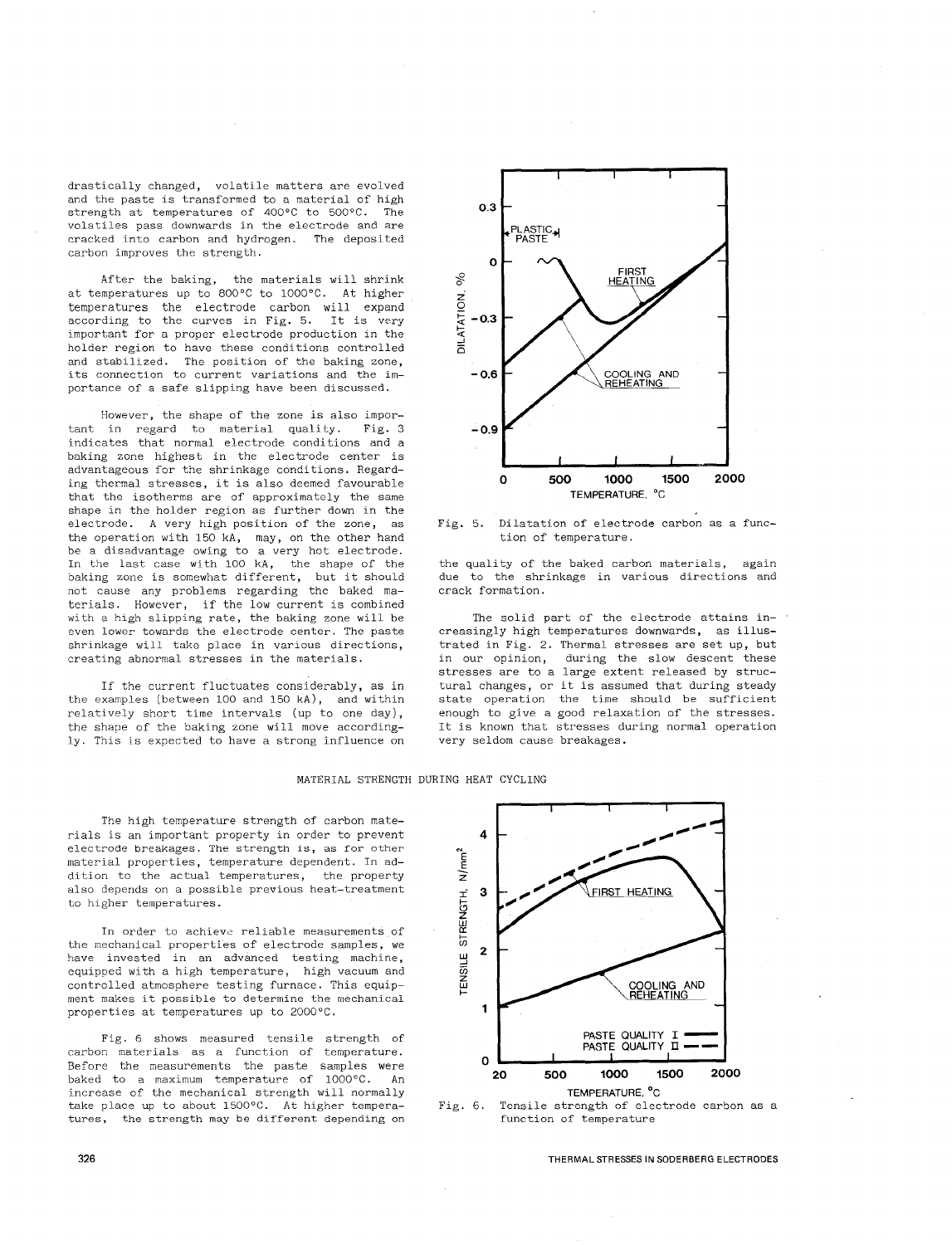the carbon raw materials. Examples for two paste qualities are presented in the figure.

Heat treatment above 1500°C will for paste I lead to an irreversible and accellerating degradation of the mechanical strength. By cooling the material after heat-treatment at 1500°C respectively 2000°C, a further degradation of strength was found. A new heat-treatment to 1500°C or 2000°C will, however, lead to an increase of the mechanical strength. In fact, we found that the strength at 1500°C and 2000°C was unchanged after cooling and reheating. The strength at room temperature was also the same after a second heattreatment.

The decrease of mechanical strength in the temperature range 1500 to 2000°C is irreversible, and is probably caused by the formation of cracks

and changes in the pore structure under the first heat treatment at temperatures above about 1500°C.

The reversible changes of strength may be<br>ained by a "frozen in" mechanism. Internal explained by a "frozen in" mechanism. stresses, due to differences in the coefficient of thermal expansion between the coarse anthracite particles and the binder fraction (binder and .<br>fines), are frozen during cooling of the material. These internal stresses will be released by reheating (6).

Paste quality II in Fig. 6 shows a higher tensile strength compared with quality I. The property gradually improves up to 2000°C (Measurements during cooling have not been carried out.)

The findings will later in this paper be viewed in relation to electrode **operation, includ**ing current/heat cycling.

## THERMAL STRESSES WITH VARYING CURRENT

Calculated temperatures will only indicate the thermal stresses in an electrode. The mathematical model, ELKEM T, has therefore been developed for computation of these stresses. In this program, temperatures calculated by the dynamic model, Elkem D, as well as temperature-dependent mechanical properties are taken into account.

The main purpose of the model is to simulate stop and restarting procedures in order to avoid hard electrode breakages. In this paper some typical examples will be presented. Cycling of the electrode current has been included.

## Stresses during Shut-downs

From time to time the furnace will be stopped due to maintenance work, current cut or other **reasons causing shut-down. The current variations**  may lead to abrupt temperature changes and high thermal stresses. These stresses are closely connected to the length of the cooling period and other operational parameters.

A shut-down procedure, as illustrated in Fig. 7, has been simulated. The normal electrode current at steady state conditions is 130 kA, shown in Case A. In ELKEM D, the current input is further changed according to the curve: a sudden current cut-off, followed by a furnace shut-down of 6 h, after which the current is switched on and immediately increased to full load. In addition, the thermal boundary conditions are input, and **varied in accordance with time. The current and**  temperature distributions at designated time steps are output data.

The corresponding stresses as a function of time are also presented in Fig. 7, but for a certain part of the electrode only. This section is selected from the electrode where the highest **thermal stresses, garding fracture, also considered as critical re**are calculated. In this case they are found in the electrode center at furnace· charge level. (The electrode center starts with compression, which turns to tension at the end of the shut-down period. The stress components in the longitudinal direction are dominating (5)). The resultant stresses are computed according to a fracture criterion. They reach, in Fig. 7, their **maximum after approximately 10 h, or some time**  after a return to normal load.





The simulation has been repeated in two other<br>reses. with current 100 kA (Case B) and 150 kA with current 100 kA (Case B) and 150 kA (Case C) during stationary operation. The stresses **are also presented in Fig. 7, where they are**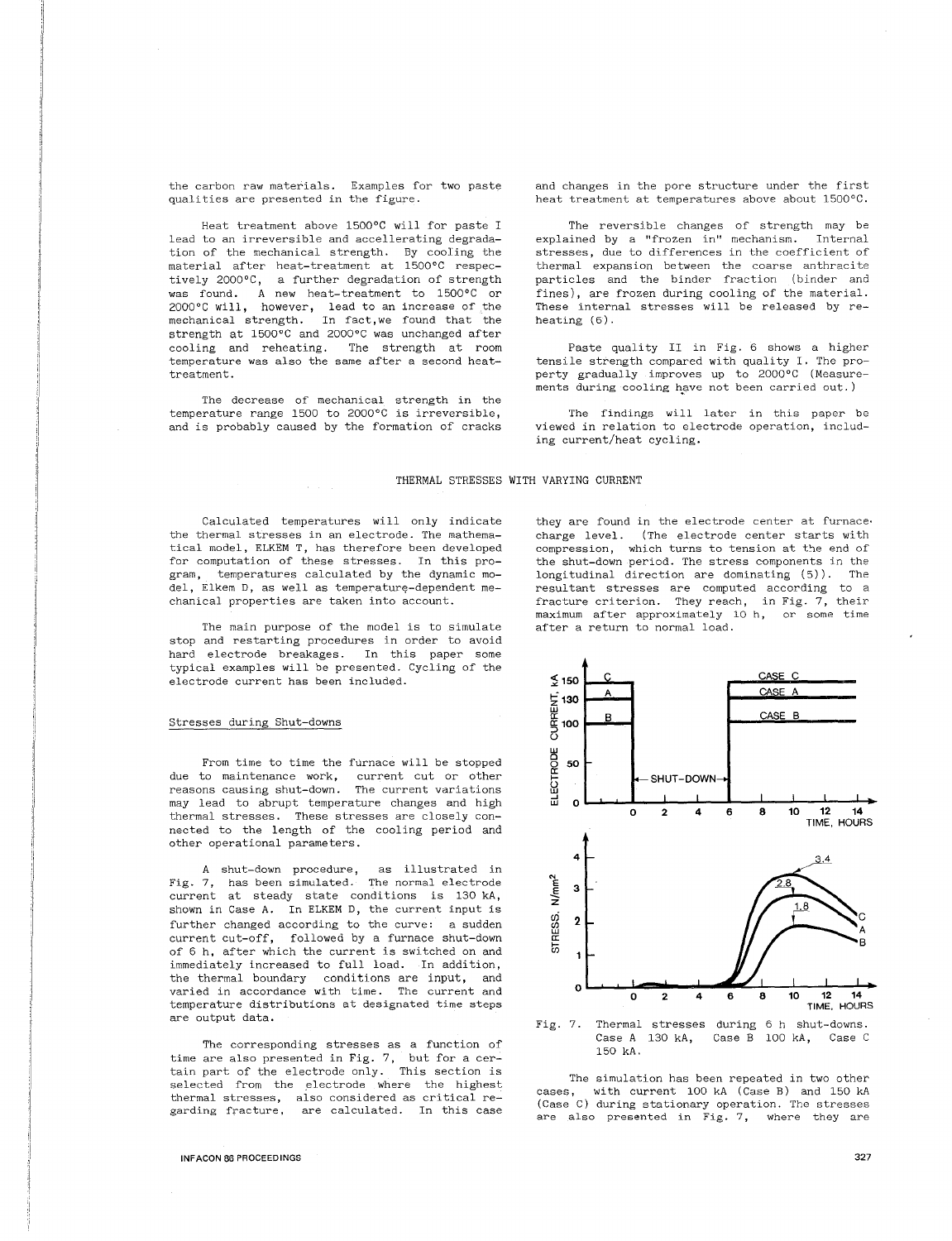compared to the normal values (Case A) . A low current is equivalent to a less hot electrode before the shut-down, causing considerably lower stresses to occur. Many *of* the hard breakages are related to a very hot electrode. Therefore, by using a high current load, it is recommended that the current should be reduced 10 to 20 per cent during a period of 1 to 2 days before a planned, long shut-down. In this way, it is possible to produce a new and colder electrode before the .<br>current is switched off.

Based on a series of previous calculations, recommended shut-down procedures for electrode operation have been worked out. A summary of the calculations where current is involved should be of interest in this connection (5):

- The furnace shut-down time is of main importance. A 3 to 4 h stop will, like stationary operation, normally not cause any serious problems. A prolonged shut-down period gives an unfavourable increase of tensile stresses, owing to the greater temperature changes compared with stationary conditions.
- The current reduction time, before the load is switched off, means an increase of the stresses owing to the prolonged cooling period.
- The current recovery time should, during a relatively short current cut, for example 6 h, be raised to normal load as soon as possible. This means reduced stresses. However, during longer shut-downs, for example 12 h, a long current reduction and a correspondingly long recovery time is, in most cases, found as an advantage.

## Stresses during Repeated Shut-downs

The current load has in some furnaces to be considerably reduced or completely cut-off during certain periods of the day, the reason being the local power supply. Problems with electrodes have occurred even if the current reduction has been of a relatively short time. This cycling of the process is of interest to simulate.

Fig. 8 shows a sudden current cut-off, followed by a furnace stop of 3 h, and a momentary increase to full load, 130 kA. In this case, however, a similar stop is repeated after 21 h normal operation. During this period the electrode has a normal slipping procedure (525 mm total).

The stress variations in relation to time for a certain part of the electrode are illustrated in the same figure. (As before, the resultant stresses are dominated by the tensile stress component, and are found in the center part of the<br>electrode). As seen in Fig. 8, the resultant electrode). As seen in Fig. 8, stresses will be lower than in the above cases. On the other hand, they will be somewhat higher during the second cycle. The following should be noted if such a procedure is to be used: Small cracks in the carbon materials may occur in connection with the first stop, which during



Fig. 8. Thermal stresses during repeated, short shut-downs.

repeated cooling and heating can propagate - the worst case being - to a broken electrode. The risk will increase if the weak electrode part obtains an unconvenient position in the furnace during a new and perhaps longer shut-down.

The stationary stress conditions are used as reference stresses in all the reported simulations. These are very small, and only the weight of the electroge is taken into account. It is assumed that the duration of steady state operation allows sufficient time for good relaxation of the stresses. Stresses have also been calculated with the thermal conditions before the second shut down in Fig. 8 as the reference. Any significant difference compared with the presented results has not been found.

### Stresses during Current Fluctuations

Fig. 9 shows a simulation of current variations between 100 kA and 150 kA, from 130 kA as normal condition. Similar fluctuations are reported from normal operating furnaces during tapping cycles. Various types of electrode problems have been experienced in this connection.

The resultant thermal stresses will vary with time as shown in the same figure. The highest stresses are in this case found just below the electrode holder and towards the surface - but the actual material has been slipped 0.6 meter during the 24 h simulation. (Tension in the longitudinal direction is still dominating, but radial tensile stresses are of approximately the same size.) Fig. 9 also includes a curve showing stresses in the electrode center at the charge level. This normally very critical part of the electrode, has considerably lower stresses.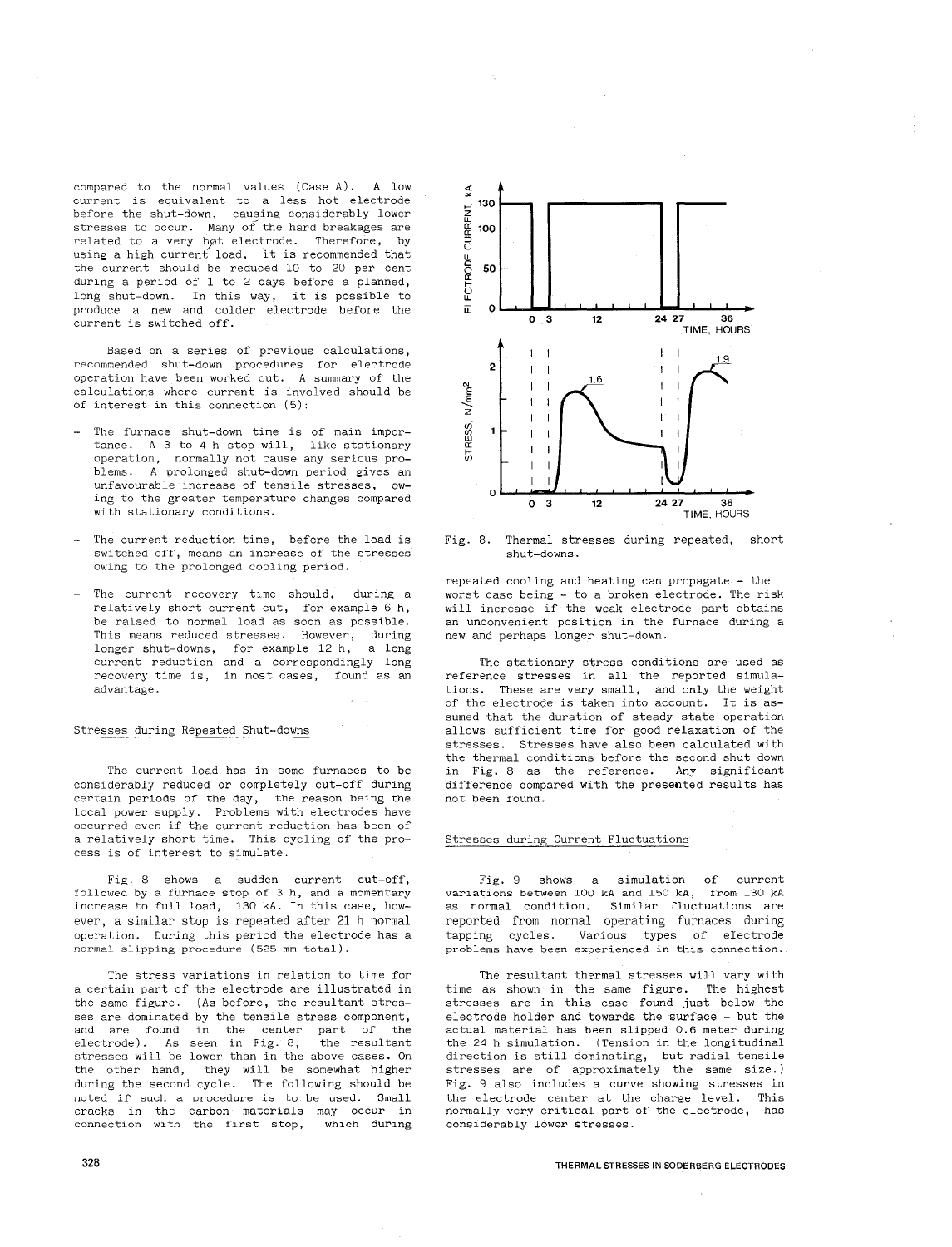

Fig. 9. Thermal **stresses** during **current** fluctuations.

The computed stresses caused by the first current cycle are low compared with stresses due to shut-downs. When the procedure is repeated several times, relatively large stresses are computed.

### Stresses Compared with Measured Strength

The effect of current variations in industrial operation is similar to the heat treatment procedure in the high temperature furnace. The tensile strength data from the laboratory measurements have therefore been used to compare some of the model simulations.

The calculated resultant stresses from a shut-down (Fig. 7, Case A) have been compared with the tensile strength in Fig. 6. This is presented in. Fig. 10, where stresses above 100 per cent mean fracture of the electrode materials. As seen, there are great differences in the fracture margin if the following paste qualities are used (from the left to the right in the figure):

- The first heating of paste quality I
- The cooling/reheating of paste quality I
- The first heating of paste quality II



Fig. 10. Calculated thermal stresses compared with measured tensile strength.

## CONCLUDING REMARKS

This paper presents some new computations with our mathematical electrode models. Interesting results have been obtained regarding thermal stresses in relationship to variations of electrode current. Heat cycling in laboratory furnaces shows great material changes for electrode carbon. The results indicate that repeated current reductions will increase the tendency for an unsafe electrode operation.

It should be noted that more uncertain computations are expected when the simulating time is being increased. This is connected to the selection of reference stresses, but also owing to the mechanical properties. These are temperature dependent in the model, but difficult to measure during repeated heat treatment. Determining the modulus of elasticity above 1000°C is particularly difficult.

Furthermore, the results show that it is important to produce electrode carbon which can resist high thermal stresses. We will continue laboratory testing at high temperatures, including new techniques as methods for thermal shock resistance, calculating micro stresses in composite materials, image analyses and fractography.